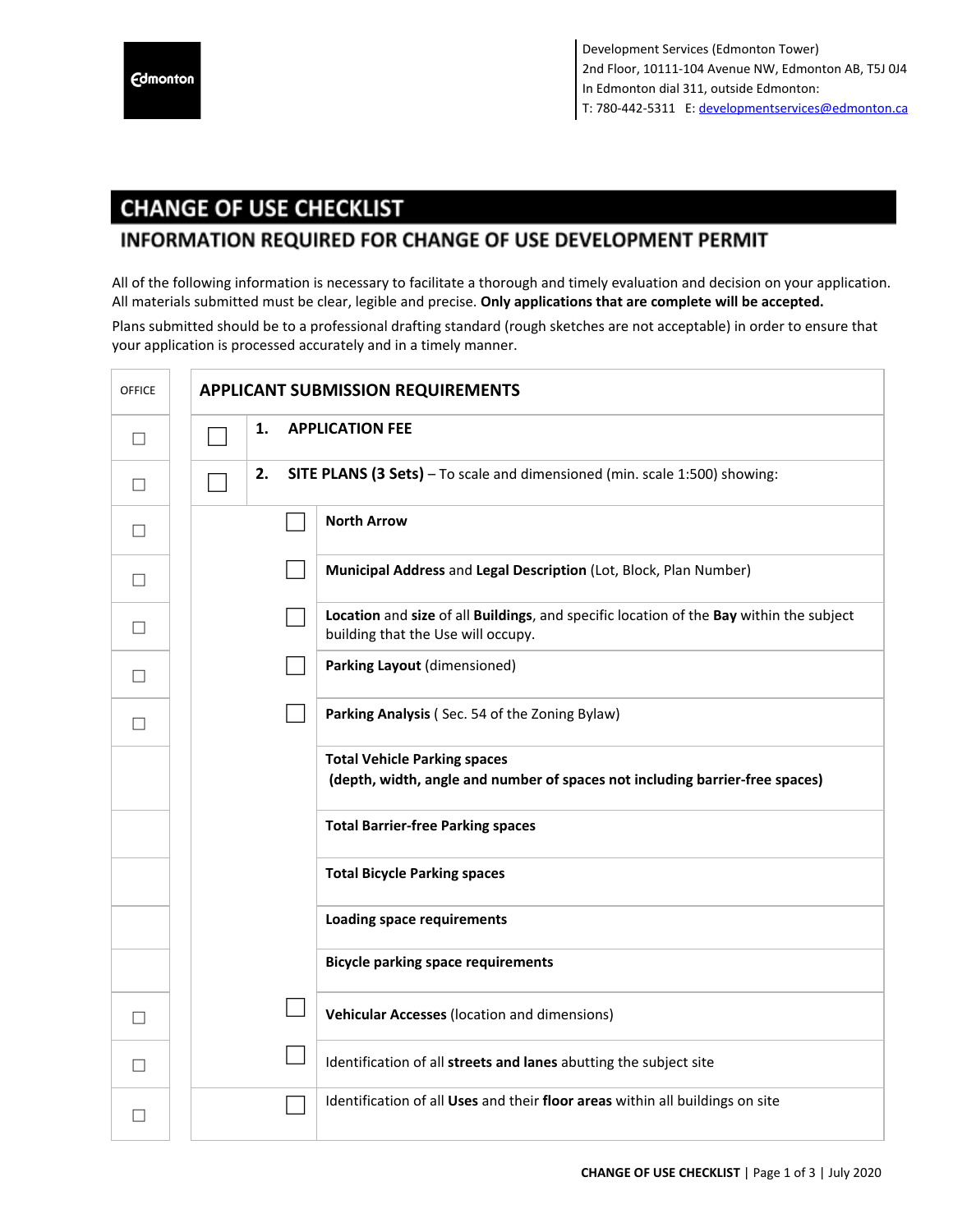**Edmonton** 

|  | <b>FLOOR PLANS (3 Sets)</b> - To scale and dimensioned (min. scale 1:100) showing:<br>3. |                                                                                                                                                                                      |  |
|--|------------------------------------------------------------------------------------------|--------------------------------------------------------------------------------------------------------------------------------------------------------------------------------------|--|
|  |                                                                                          | Layout of interior and exterior walls and identification of all proposed/existing room<br>uses on all floors, including mezzanine (ie. storage, retail space, office, seating areas) |  |
|  |                                                                                          | All doors, stairs and window locations                                                                                                                                               |  |
|  |                                                                                          | <b>Dimensions</b> of building and floor area                                                                                                                                         |  |
|  |                                                                                          | <b>Public Space</b> - Area which is open to the public.<br>(ie. Restaurants, Indoor Participant Recreation Areas)                                                                    |  |
|  |                                                                                          | Number of Seats or Occupants if required (ie. Religious Assembly, Commercial School)                                                                                                 |  |

Personal Information required by City of Edmonton application forms is collected under authority of sections 33(a) and (c) of the Alberta Freedom of Information and Protection of Privacy (FOIP) Act. Your personal information will be used to process your application(s). Please be advised that your name, address and details related to your permit may be included on reports that are available to the public as required or allowed by legislation. If you have any questions, please contact a Service Advisor at the Edmonton Service Centre at 780-442-5054.

**Applicant's signature** is confirmation that all required information has been provided and is correct.

**APPLICANT'S SIGNATURE DATE**

**PLEASE PRINT NAME PHONE**

OFFICE USE ONLY

**CHECKLIST REVIEW BY DATE**

**PLEASE PRINT NAME PROJECT NO:**